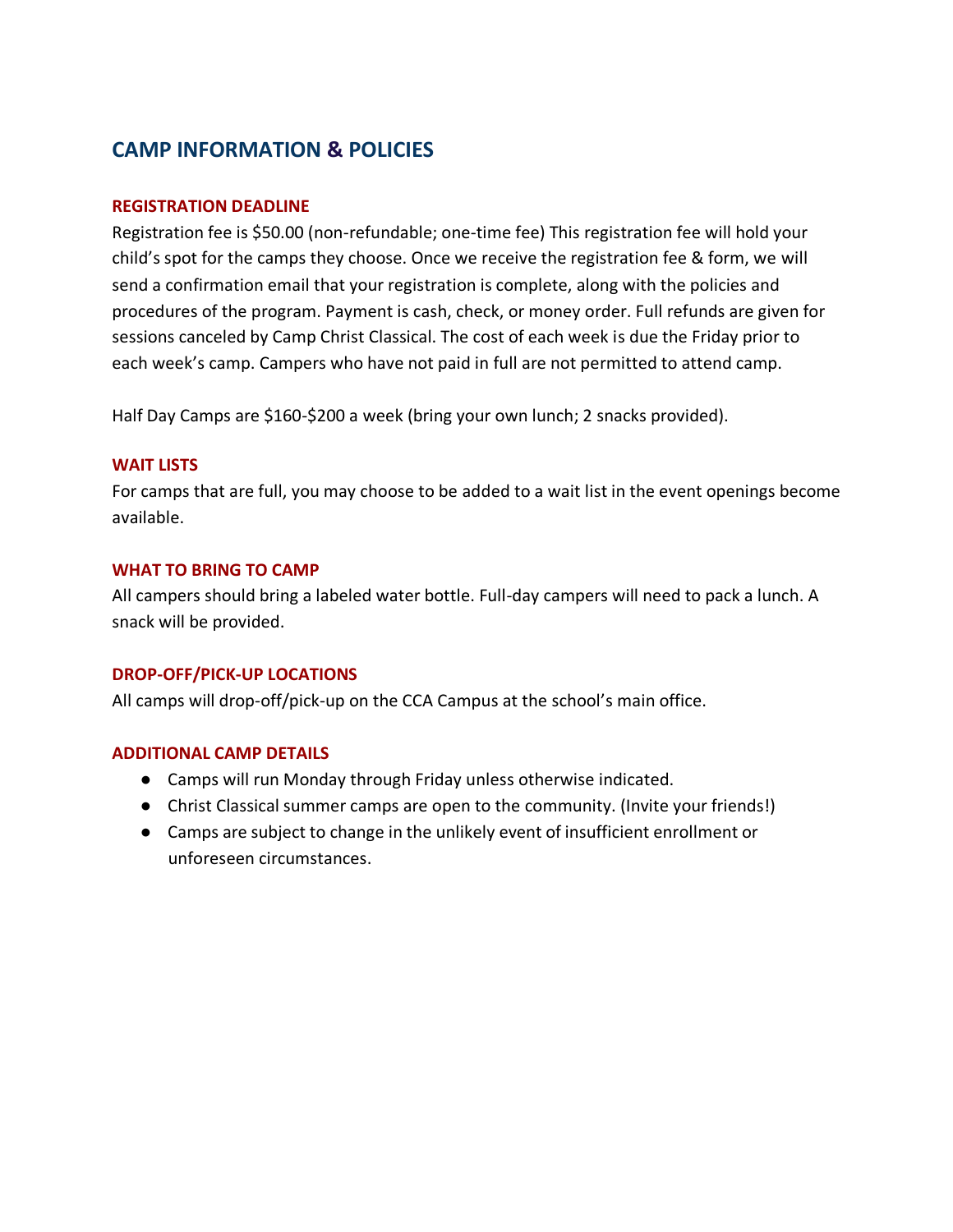## **CAMPUS ADDRESSES**

Camp will be held at Christ Classical Academy *of* Charlotte 10132-A Harrisburg Rd, Charlotte NC 28215

#### **CONTACT INFORMATION:**

For general summer camp and registration questions, please contact the Christ Classical Academy School Office at 704-549-4101.

# **2022 SUMMER CAMP OFFERINGS**

| <b>CAMP NAME</b>                                                    | <b>AGES</b>                              | <b>DATES</b>      | <b>HALF DAY 1/2 DAY</b><br><b>HOURS</b> | <b>COST</b> | <b>FULL DAY</b><br><b>HOURS</b> | <b>FULL DAY</b><br><b>COST</b> |
|---------------------------------------------------------------------|------------------------------------------|-------------------|-----------------------------------------|-------------|---------------------------------|--------------------------------|
| Is it Magic or Science?<br><b>Experiments and 3D</b><br>Design Camp | <b>Rising</b><br>$4th - 7th$<br>grade    | June<br>$20 - 24$ | 8am-<br>12pm                            | \$170       |                                 |                                |
| Bricks 4 Kidz                                                       | Ages 6-<br>12                            | July<br>$11 - 15$ | 9am-<br>12pm                            | \$160       |                                 |                                |
| Welcome to the Arts<br>(Introduction to the<br>Theatre)             | Rising<br>$K - 7$ <sup>th</sup><br>grade | July<br>18-22     |                                         |             | 9am-2pm                         | \$200                          |
| Karate                                                              | Ages<br>$6 - 12$                         | July<br>$25 - 29$ | 9am-<br>12pm                            | \$160       |                                 |                                |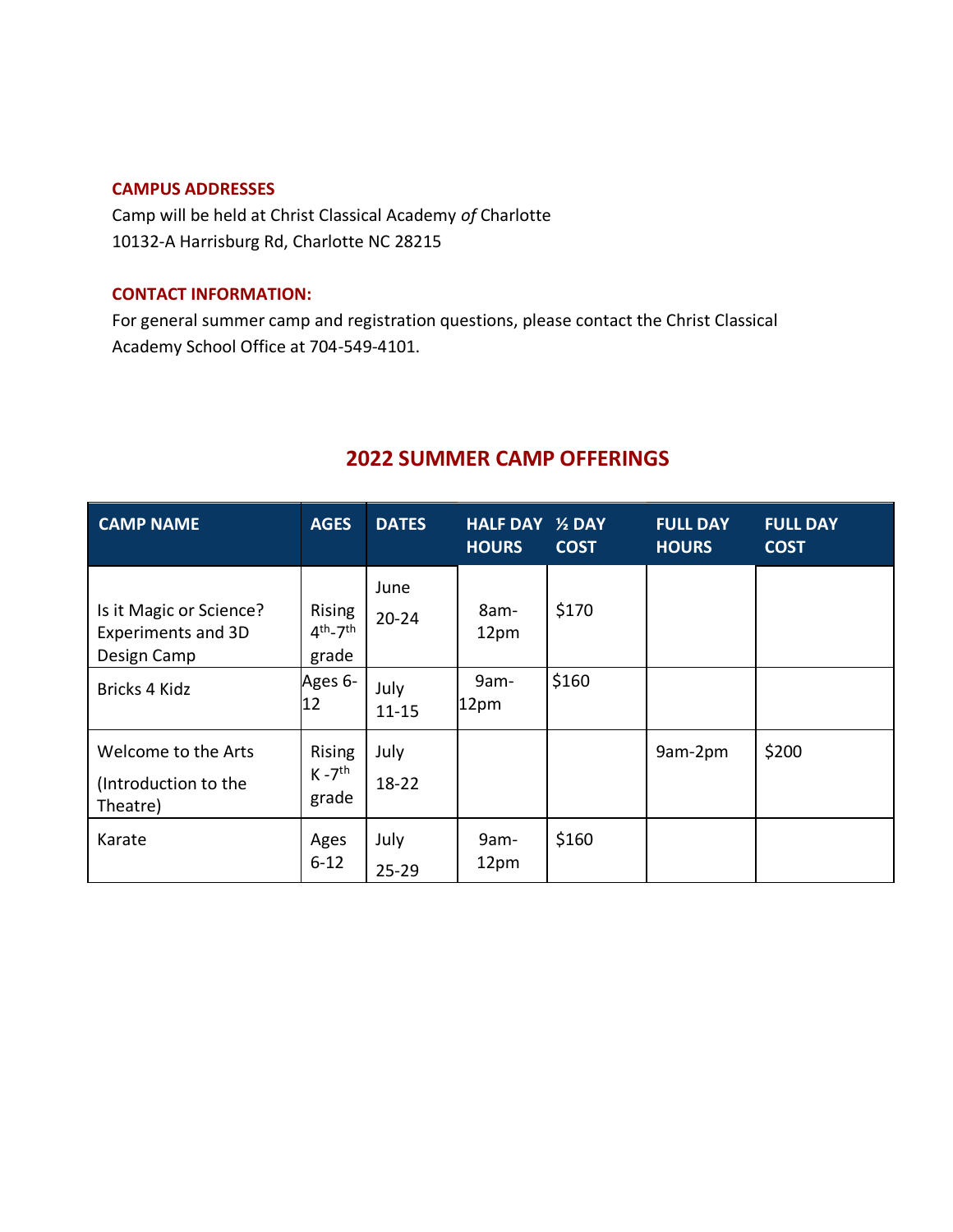# **2022 SUMMER CAMP DESCRIPTIONS**

## **Is it Magic or Science? Experiments and 3D Design Camp**

Rising  $4^{\text{th grade}}$  through  $7^{\text{th}}$  grade Week of June 20-24 | 8am-12pm | Cost: \$170

In this hands-on science and design camp, kids will complete 5 daily experiments and make a unique creation using a 3D printer. Experiments include crystals forming in water, balloons inflating on their own, a potion instantly changing color, soap making germs disappear, & objects floating in liquids. Is it magic or science? Students will also learn the basics of 3D design using free software to make their own created design.

Here is a brief schedule of each day.

Day 1: Self Inflating Balloon - Magic of Gas Pressure. Learn the basics of three-dimensional objects around us.

Day 2: Colorful Crystals Growing from Water - Magic of Supersaturation. Learn 3D design software - Tinkercad.

Day 3: Will it Float? - Magic of Density, Buoyancy, and Viscosity. Begin creating your own unique 3D images using Tinkercad.

Day 4: Soap Makes Germs Disappear - Magical Properties of Soap that Keep Us Safe. Print 3D images using a 3D printer.

Day 5: Make a Potion - Magic Potion Changes the Color of Liquids. Learn how 3D printers can be used to help and save lives.

## **Bricks 4 Kidz**

Ages 6-12 Week of July 11-15 | 9am-12pm | Cost: \$160

Join us for a week of all things LEGO! Campers will experience different themed LEGO motorized builds, LEGO Brick builds and challenges each day. Get ready to build your favorite video game and movie characters, build things that move and go fast, extreme animals, blast off into outer space and so much more in this exciting variety camp! Children will also play themed games and make crafts.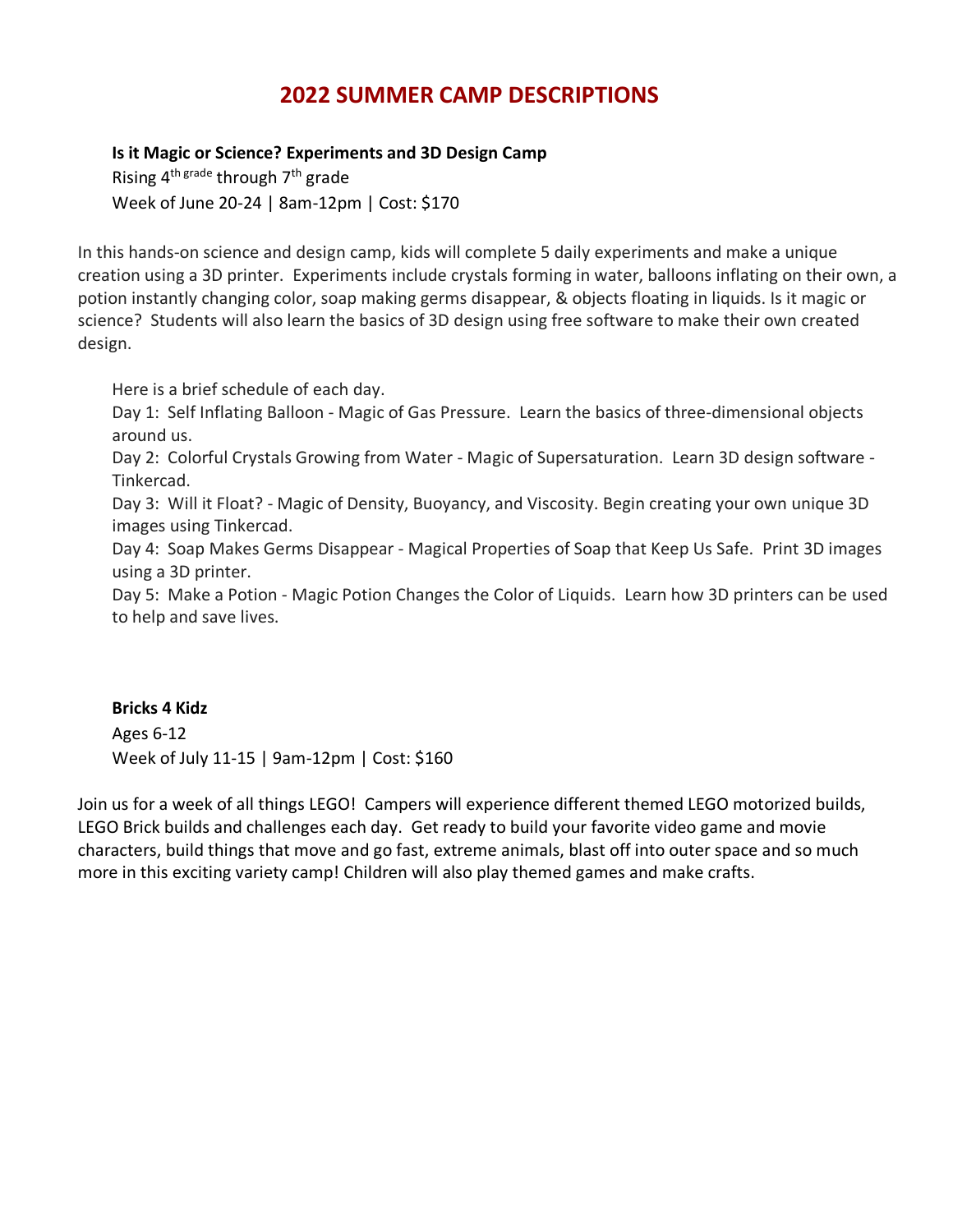#### **Welcome to the Arts (Introduction to the Theatre)**

Rising Kindergarten grade through 7th grade Week of July 18-22 | 9am-2pm | Cost: \$200

We are so excited to bring an Introduction to Theatre Summer Camp to Christ Classical Academy this summer. We're calling it *Welcome to the Arts*. During this summer camp students will be able to learn all of the introductory parts to theatre. Students will write their own script, develop their characters and at the end of it all put on a show for loved ones. Students will also learn stage direction, choreography, and what it takes to put on a real show. We hope to see everyone there!

**Karate** Ages 6-12 Week of July 25-29 | 9am-12pm | Cost: \$160

MATI t-shirt, water bottle, daily snack, 2 crafts (different each week), break a board, and camp medal. We will learn the next belt curriculum (earn a stripe daily) for Friday testing. We will have visits from special guests like fire and police. Mr. Carder will show some of his weapons with demonstrate.